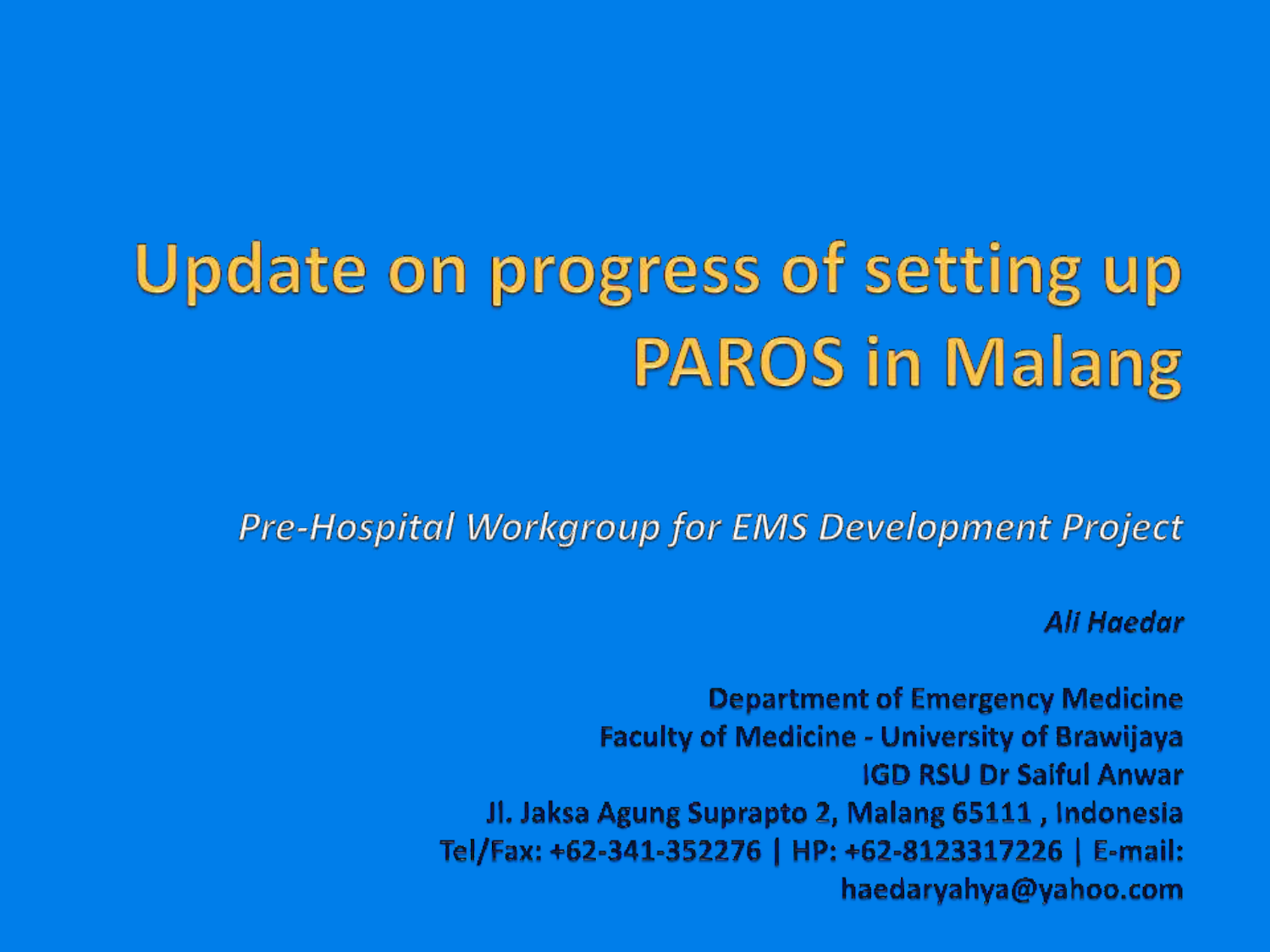# The Starting Point

- We have commenced the **preliminary** study on Out-of-Hospital Cardiac Arrest (OHCA)
- **Not representing EMS system in a city**
	- No established EMS system
	- Victims are immediately pronounced dead, and resuscitation is not attempted
	- Only in 1 hospital engaged; Universitas Brawijaya Saiful Anwar General Hospital (Class I referral hospital in the city)
	- No standardized medical record from the referral institution

**Unable provide representative data for PAROS study as yet**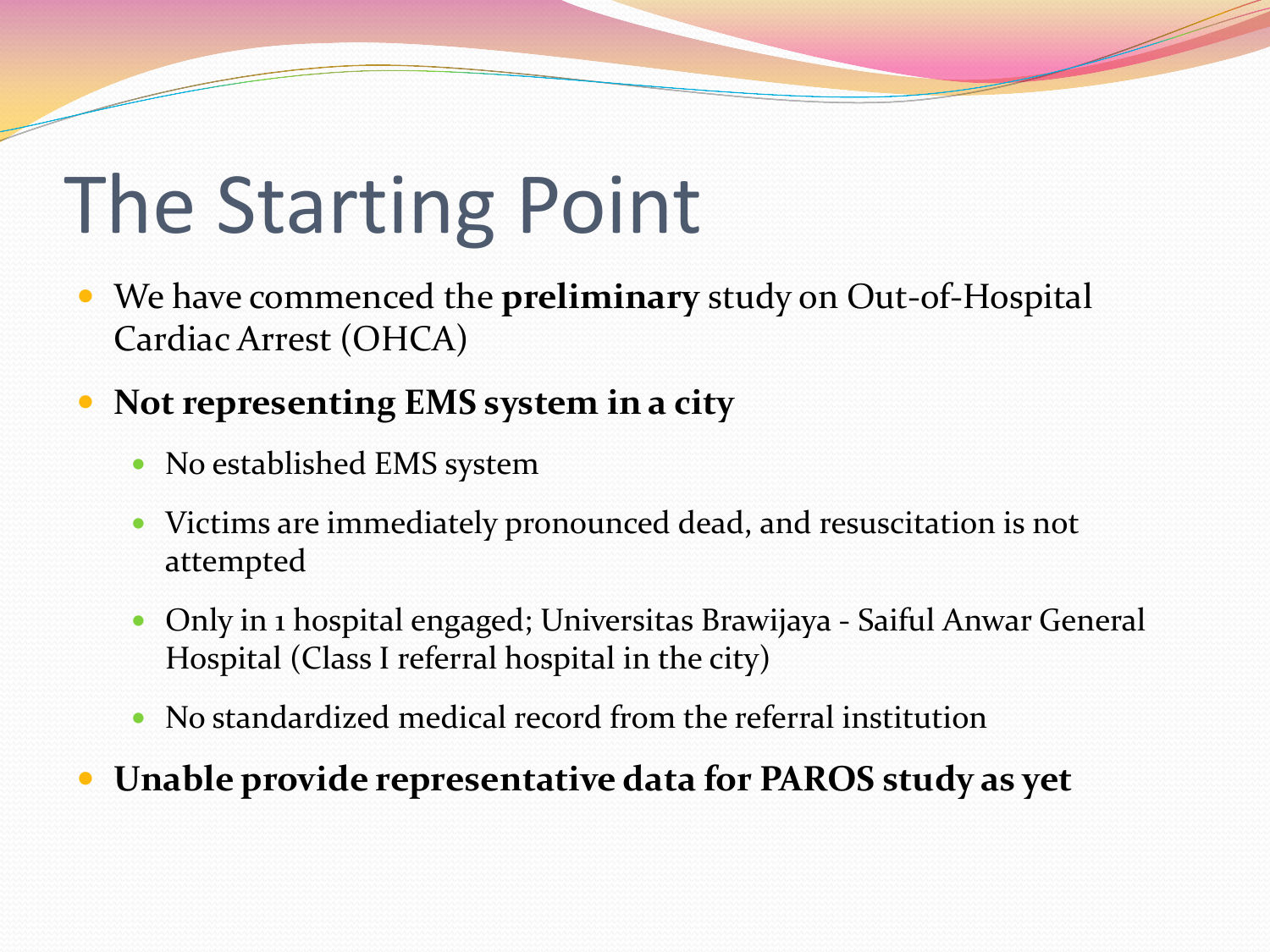# Despites of ....



Improving Outcomes from Pre-hospital and Emergency Care across the Asia-Pacific

1 Feb 2012

Dean Faculty of Medicine University of Brawijaya Jl. Veteran, Malang 65141 Indonesia

Dear Sir/Madam,

LETTER OF INVITATION TO PARTICIPATE IN THE PAN-ASIAN RESUSCITATION OUTCOMES STUDY (PAROS) **CLINICAL RESEARCH NETWORK** 

The Pan-Asian Resuscitation Outcomes Study (PAROS) is a collaborative research group formed in 2010 with the aim to improve outcomes from Pre-hospital and Emergency Care across the Asia-Pacific region by promoting high quality research into resuscitation.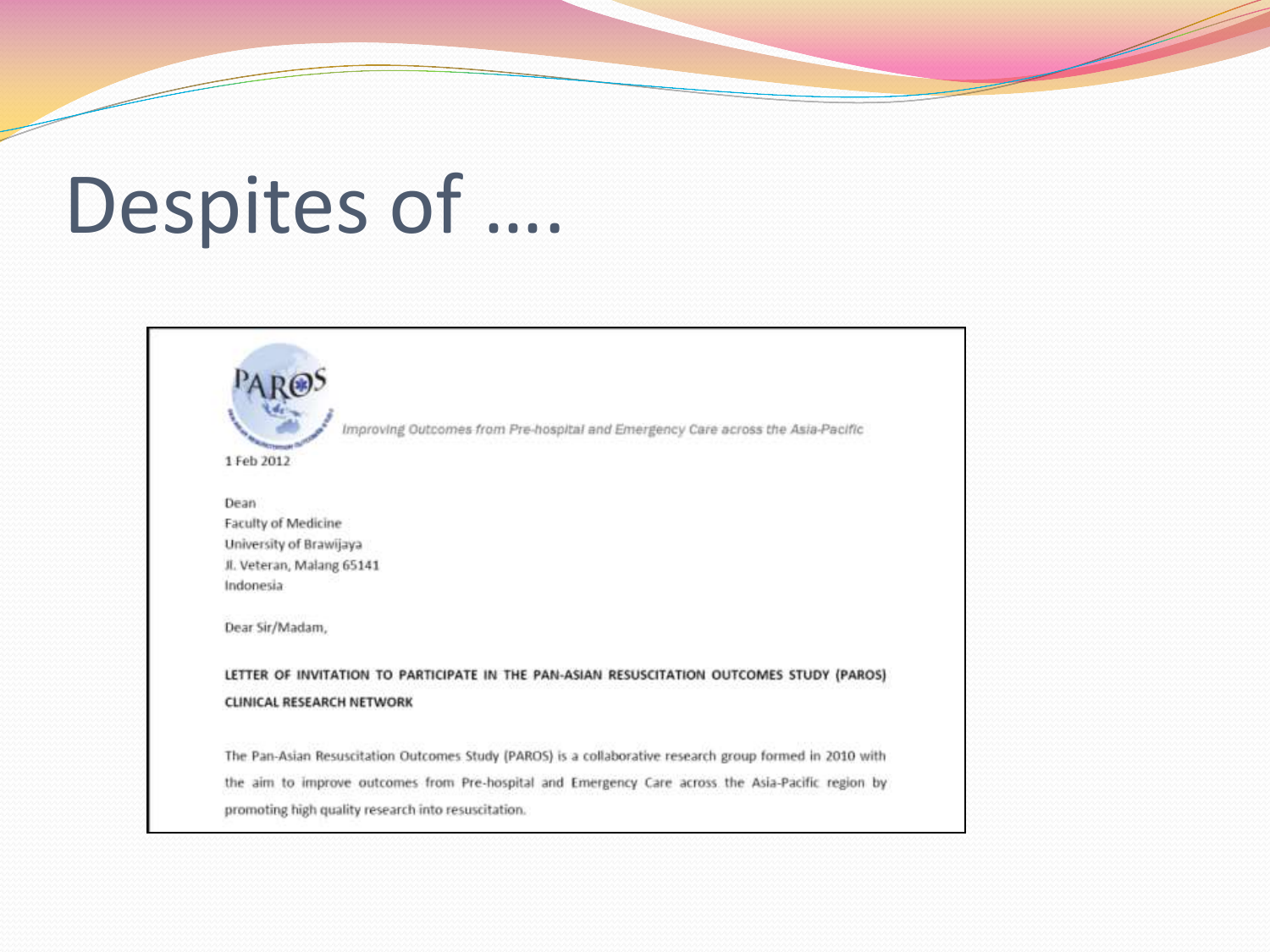# Our Goals

We aim to re-develop an EMS system in Malang

…in order to improve…

A better EMS system in Malang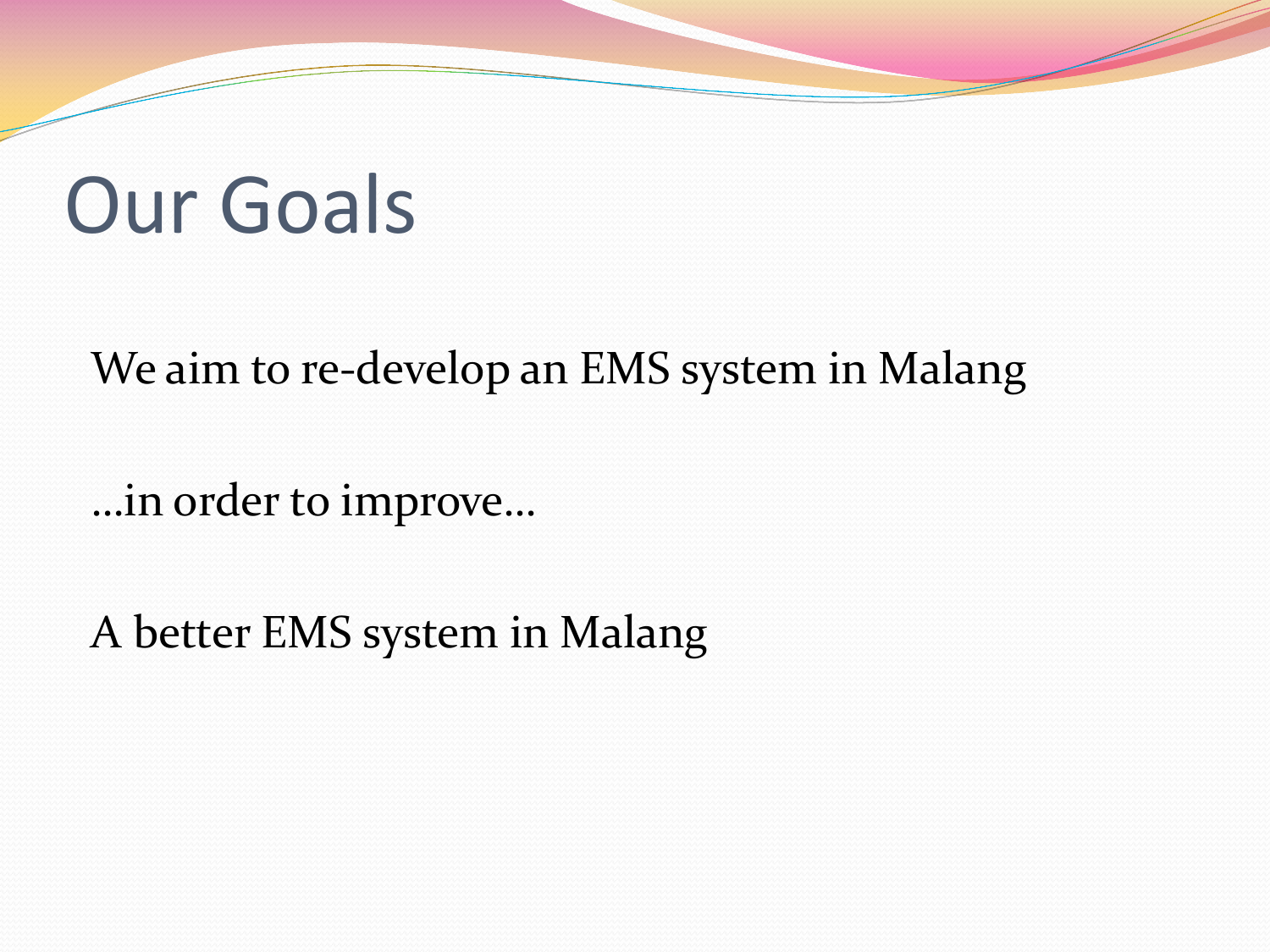What we currently do…

Pre-Hospital Workgroup for EMS Development Project, Faculty of Medicine - Universitas Brawijaya

- 1. Department of Emergency Medicine
- 2. Department of Emergency Nursing
- 3. Department of Public Health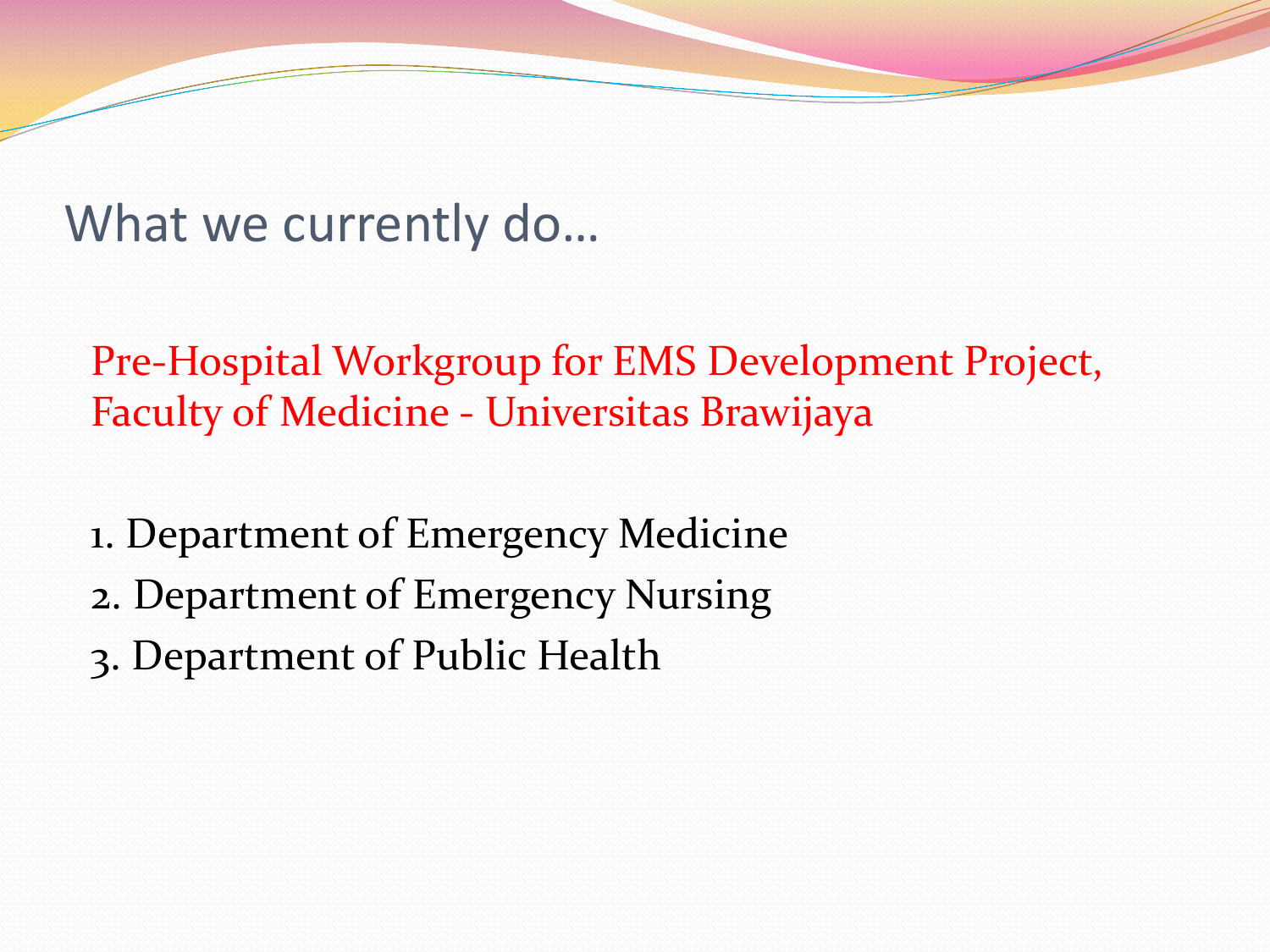# Steps

- 1. Top apply a standardized Medical Records for patients referred to Saiful Anwar Hospital
- 2. To collaborate with 8 Public Health Centers (satellites hospital; network hospitals for Universitas Brawijaya – Saiful Anwar Hospital)
- 3. To introduce EMS in Malang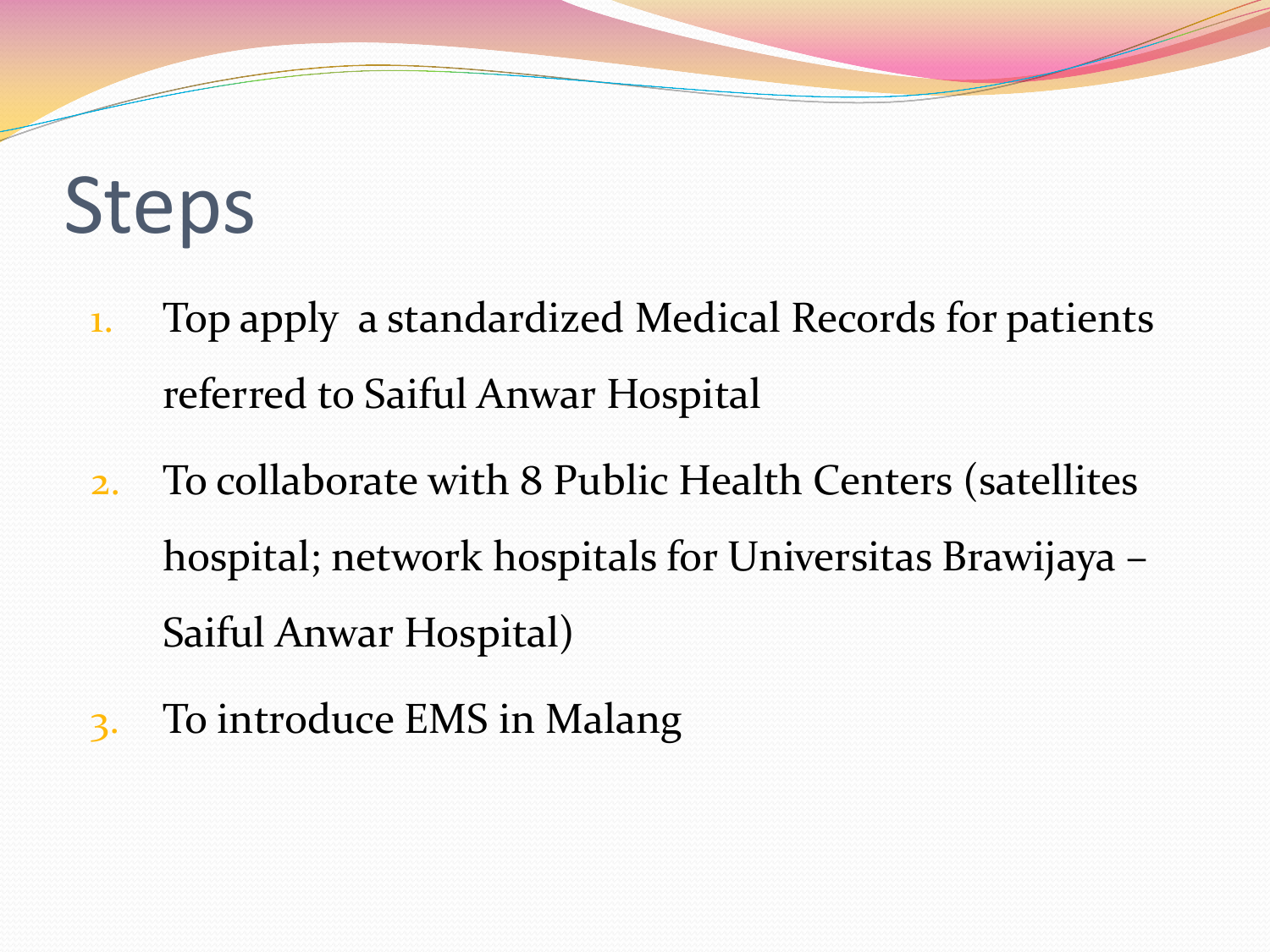# **Standardized Medical Record**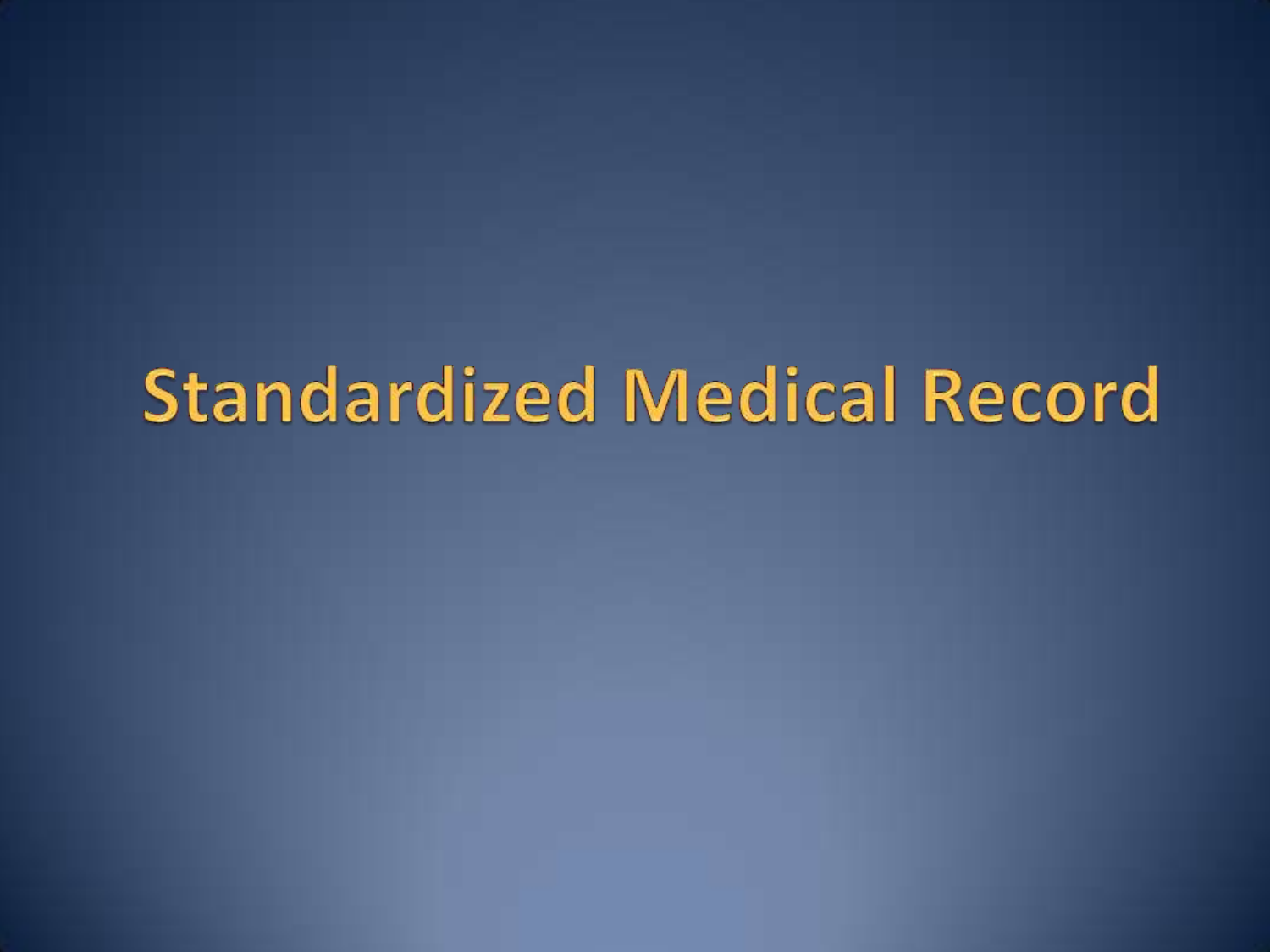| <b>AME</b><br><b>ALCOHOL:</b>                                                                                                                                                                                                                                                                                                                                                                                                                                                                                                                                                                                                                                                                                                                                                                                                                                         |                                                                                   |                                  |   |                              |                             | to prestice exhibition from<br>[] hydered 420mm/dots [] (traveled<br><b>Links of</b><br><b><i><u><i><u><b>Distants</b></u></i></u></i></b>                                                                                                                                                                                                                                                                                                    |                                                      |                |                                                                                                         |                    |  |
|-----------------------------------------------------------------------------------------------------------------------------------------------------------------------------------------------------------------------------------------------------------------------------------------------------------------------------------------------------------------------------------------------------------------------------------------------------------------------------------------------------------------------------------------------------------------------------------------------------------------------------------------------------------------------------------------------------------------------------------------------------------------------------------------------------------------------------------------------------------------------|-----------------------------------------------------------------------------------|----------------------------------|---|------------------------------|-----------------------------|-----------------------------------------------------------------------------------------------------------------------------------------------------------------------------------------------------------------------------------------------------------------------------------------------------------------------------------------------------------------------------------------------------------------------------------------------|------------------------------------------------------|----------------|---------------------------------------------------------------------------------------------------------|--------------------|--|
| Frechet verz<br>MINISTERS<br><b>His</b>                                                                                                                                                                                                                                                                                                                                                                                                                                                                                                                                                                                                                                                                                                                                                                                                                               |                                                                                   | $-1$                             |   | Lauran (2 mm 13 foods)       | TRANSFIELD<br><b>U</b> here | cars then<br><b><i><u><i><u>Distance</u></i></u></i></b>                                                                                                                                                                                                                                                                                                                                                                                      | () resementions<br><b>Chechium</b><br><b>Charles</b> | <b>COMMERC</b> |                                                                                                         | (I wais art)       |  |
| <b>THE STA</b>                                                                                                                                                                                                                                                                                                                                                                                                                                                                                                                                                                                                                                                                                                                                                                                                                                                        | <b>The Co<sup>l</sup> Service</b><br><b>Bearings</b><br><b>See joined at long</b> | v<br>k<br>٠                      |   |                              |                             | <b>Teaching State</b><br><b>These of New York and Inc.</b><br><b>Small</b> Box                                                                                                                                                                                                                                                                                                                                                                | ٠<br>٠                                               |                |                                                                                                         |                    |  |
| <b>ESPECIAL DEALERS</b><br><b><i>COMPANY OF BAY BANKS</i></b><br><b>MONEY SURFLIGHT</b><br>D today<br>I sylvenerhund<br>II to II no<br>1 Parent Mount List<br>(I say<br>$\frac{1}{2}$<br>C Personal by<br>Il Galletien<br>O bond C books<br>D Salestang<br>D (another)<br>D No D National<br><b>Distance</b><br>I tichantinal<br>Ci danama<br><b>STATE</b><br><b><i><u>ENFINANCE</u></i></b><br><b>BROWNER</b><br>$0 - \omega$<br>T more<br><b>Capital</b> and C<br>And I<br><b>C</b> Humai Hamarine<br><b>IT shakes</b><br><b>C</b> turns<br>El ment<br>C couples/data area<br><b>Common</b><br>G helged<br>El calc<br>D teste<br><b>II</b> ferryway<br>D team<br>$0 =$<br>11 issue<br><b>bulue</b><br><b>C Norwic</b><br><b><i>BURNARY</i></b><br><b>C</b> hai poted<br>D Halene<br><b>City Avenue</b><br><b>Ci Hannoviche</b><br><b>II</b> salve<br>C forefision : |                                                                                   |                                  |   |                              |                             | DISP TRANSAST SAID TRIANG<br><b>CI Gardian Arrival</b><br>Other Ond Ond Oklass Okassa<br>El Mai Original<br>Online aparts<br><b>CLANSING</b><br>2 Notes Challen books broket today<br>Children army for<br><b>Ci marines</b><br>Chiefra Chie CAY<br>Chicane<br>Contactorial<br>Collaborates Osmo Classica Close<br>Chile, and<br>Ci taken:<br>Crime and him Chyrolema Cristole means<br>Distances and L.<br>Chancer (Millet)<br>Distancements |                                                      |                |                                                                                                         |                    |  |
|                                                                                                                                                                                                                                                                                                                                                                                                                                                                                                                                                                                                                                                                                                                                                                                                                                                                       |                                                                                   |                                  |   |                              |                             |                                                                                                                                                                                                                                                                                                                                                                                                                                               |                                                      |                |                                                                                                         |                    |  |
| C Generation<br><b>Company</b><br>C methanic<br>C Sechy busin<br>21-Main and American Automobile 13<br>Distances<br>Distances and con-<br><b>Bulliolan </b>                                                                                                                                                                                                                                                                                                                                                                                                                                                                                                                                                                                                                                                                                                           |                                                                                   |                                  |   |                              |                             | <b>CAR CONSUMITIONS!</b><br><b>Mallaning Strains</b><br>C Awaren<br><b>II</b> then<br>C transier<br><b>GRANT</b><br><b>Disease</b><br><b>Downey</b><br><b>Citate and</b>                                                                                                                                                                                                                                                                      | Chancelor Treatures That Countries                   |                |                                                                                                         |                    |  |
| A book and come<br><b>Tripo di Indichi</b><br>$-$ 11 map<br>D issue<br>24<br><b>D</b> retainsity<br>$0 -$<br>(1 minute)<br>D Adams<br>Division.<br><b><i><u><u>Instance</u></u></i></b><br>5 том П. Аналда Олиппандианци<br>Giller Characterist<br><b>Industrial Address of</b><br>El sus<br>C late<br>$\overline{\Omega}$ that<br><b>C</b> married<br>$11 -$<br><b>El termisto</b><br><b>C</b> material<br>D istu                                                                                                                                                                                                                                                                                                                                                                                                                                                    |                                                                                   |                                  |   |                              |                             | <b>ESPECIAL MOTORING</b><br>Dealersh Deal Dat De Dea<br>Sheriman<br><b>Charles Phone Hill</b><br><b>Diskations</b><br>II see leasted to<br><b>Ci tucing hate</b><br><b>C</b> remotes<br><b>Climate</b><br><b>Claim and</b>                                                                                                                                                                                                                    |                                                      |                | <b>SAUTH UNITS ENTIRE LEASER</b><br><b>Classed</b><br>C Issued<br>D-wmw<br>C selection<br>C site switch |                    |  |
|                                                                                                                                                                                                                                                                                                                                                                                                                                                                                                                                                                                                                                                                                                                                                                                                                                                                       |                                                                                   |                                  |   |                              | <b>STAL MAN</b>             |                                                                                                                                                                                                                                                                                                                                                                                                                                               |                                                      |                |                                                                                                         |                    |  |
|                                                                                                                                                                                                                                                                                                                                                                                                                                                                                                                                                                                                                                                                                                                                                                                                                                                                       | $180^\circ$<br><b>No. 1</b>                                                       | <b>FIAM</b><br><b>Noter car</b>  | ٠ | ALC:<br><b>Died</b><br>D was |                             | <b>Suits</b><br>Spring<br>ğ<br><b><i><u>Printed</u></i></b><br>o<br><b>Commit</b>                                                                                                                                                                                                                                                                                                                                                             | 381<br>Boid<br><b>U</b> most<br>Drei<br>Day          | itar.          | mit.                                                                                                    | <b>Jassich LAR</b> |  |
| 34<br>.                                                                                                                                                                                                                                                                                                                                                                                                                                                                                                                                                                                                                                                                                                                                                                                                                                                               | <b>D</b> marke<br>D myles<br><b>D.Meset</b>                                       | C) tagain<br>D <sub>ringes</sub> |   | Cl tax<br>용분                 |                             | ū<br><b>They're</b><br>ponention<br>녬<br><b>Builder</b>                                                                                                                                                                                                                                                                                                                                                                                       | Disease, Dawake<br>膤<br><b>Common</b>                |                |                                                                                                         |                    |  |

Tors plaints, an plaints, improve with b

*Standardized* Medical Record for Disaster & Prehospital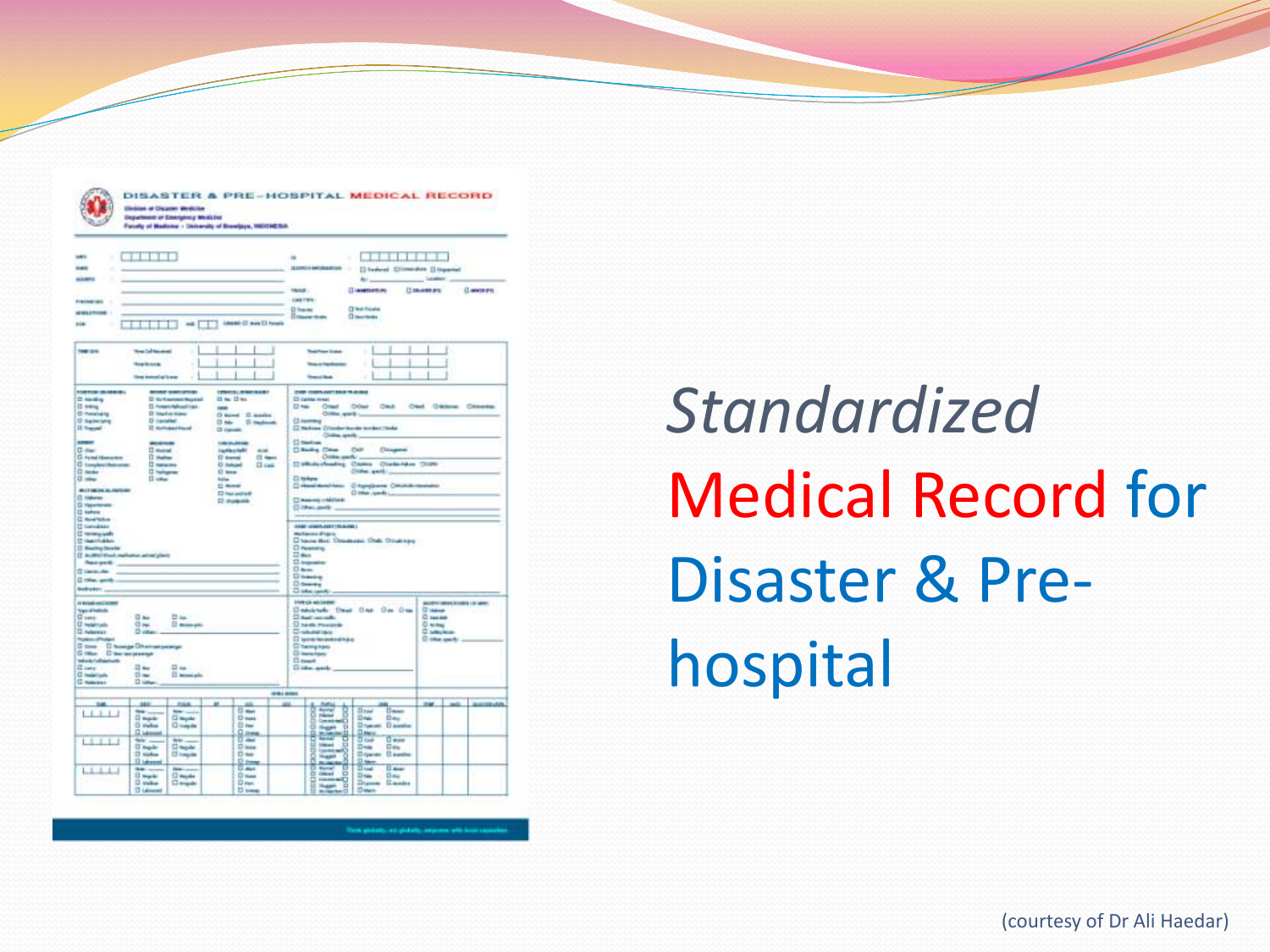# **Collaborating with** 8 Public Health Centers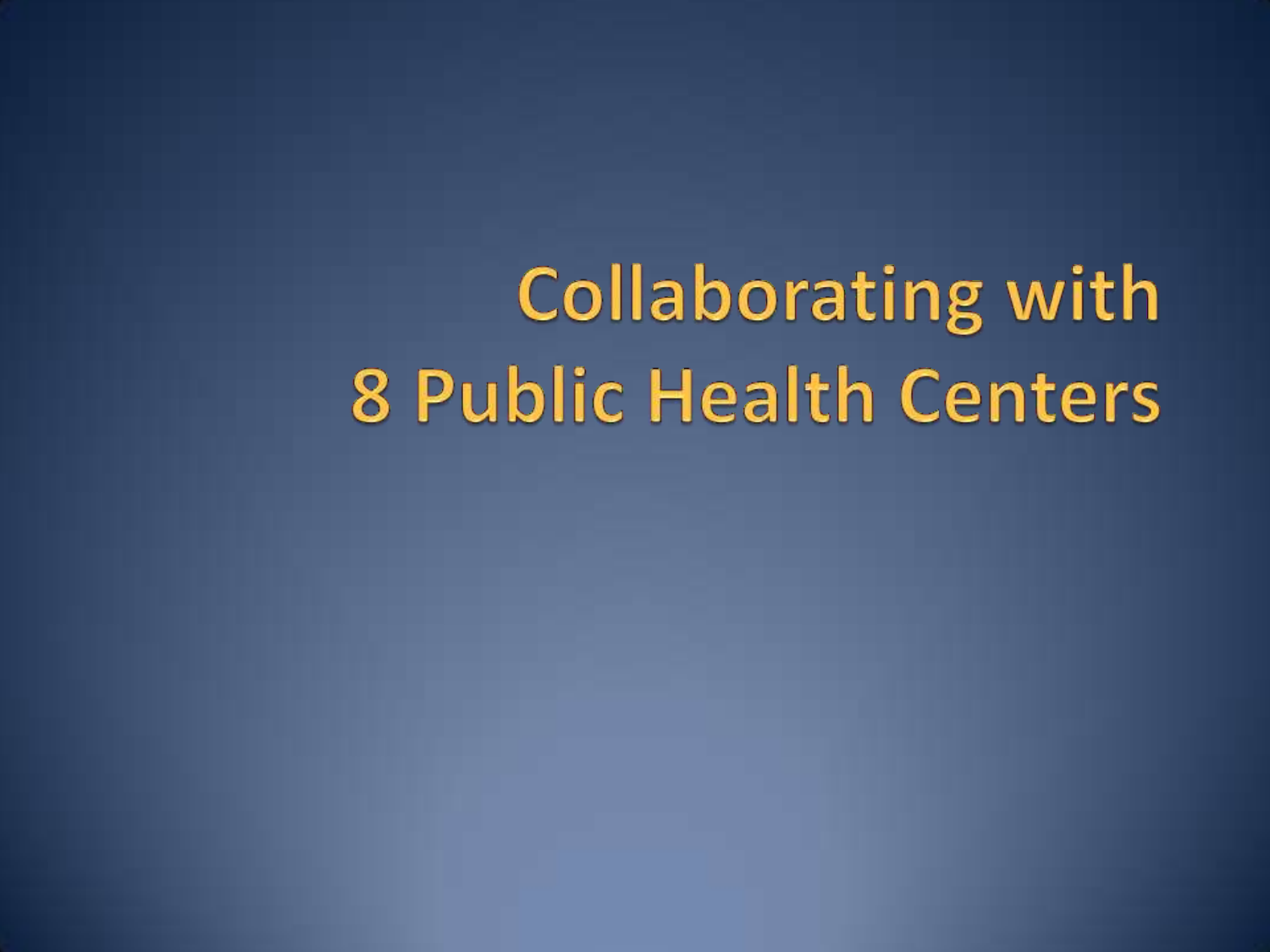# Our EMS system?



Only Public Health Centers that have a network with Universitas Brawijaya – Saiful Anwar Hospital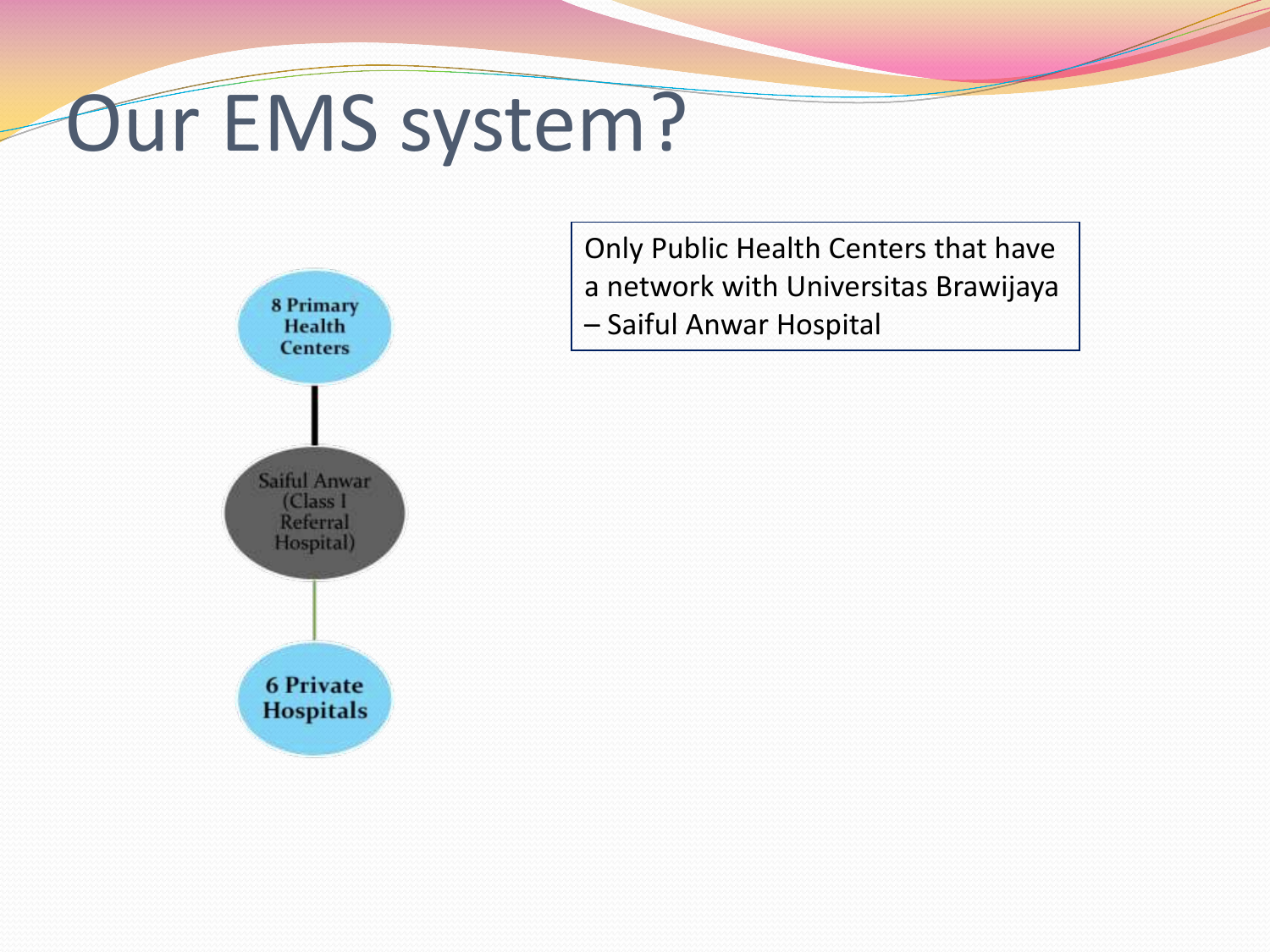# **Introducing EMS in Malang**

To re-develop EMS system in Malang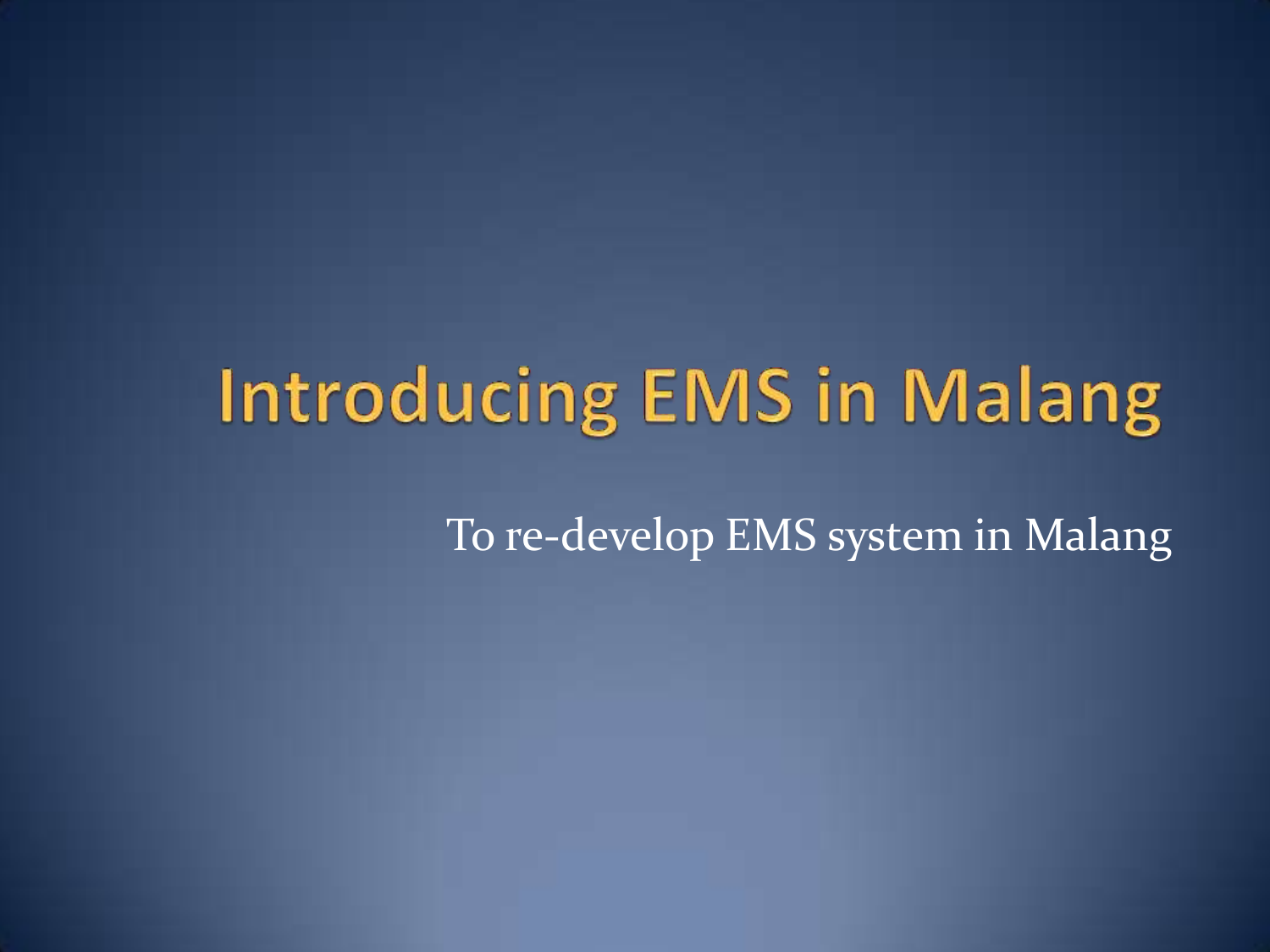# Prof. Hideharu Tanaka encouraged the importance of EMS services





Layperson CPR and defibrillation in the public area-the Japanese experience

Hideharu Tanaka MD,PhD.

Professor and Chairman EMS systems, Graduate School, Kokashikan University Member of Resuscitation committee, AED committee,

**CPR** implementation committee



**April 2012 at Surabaya, Indonesia**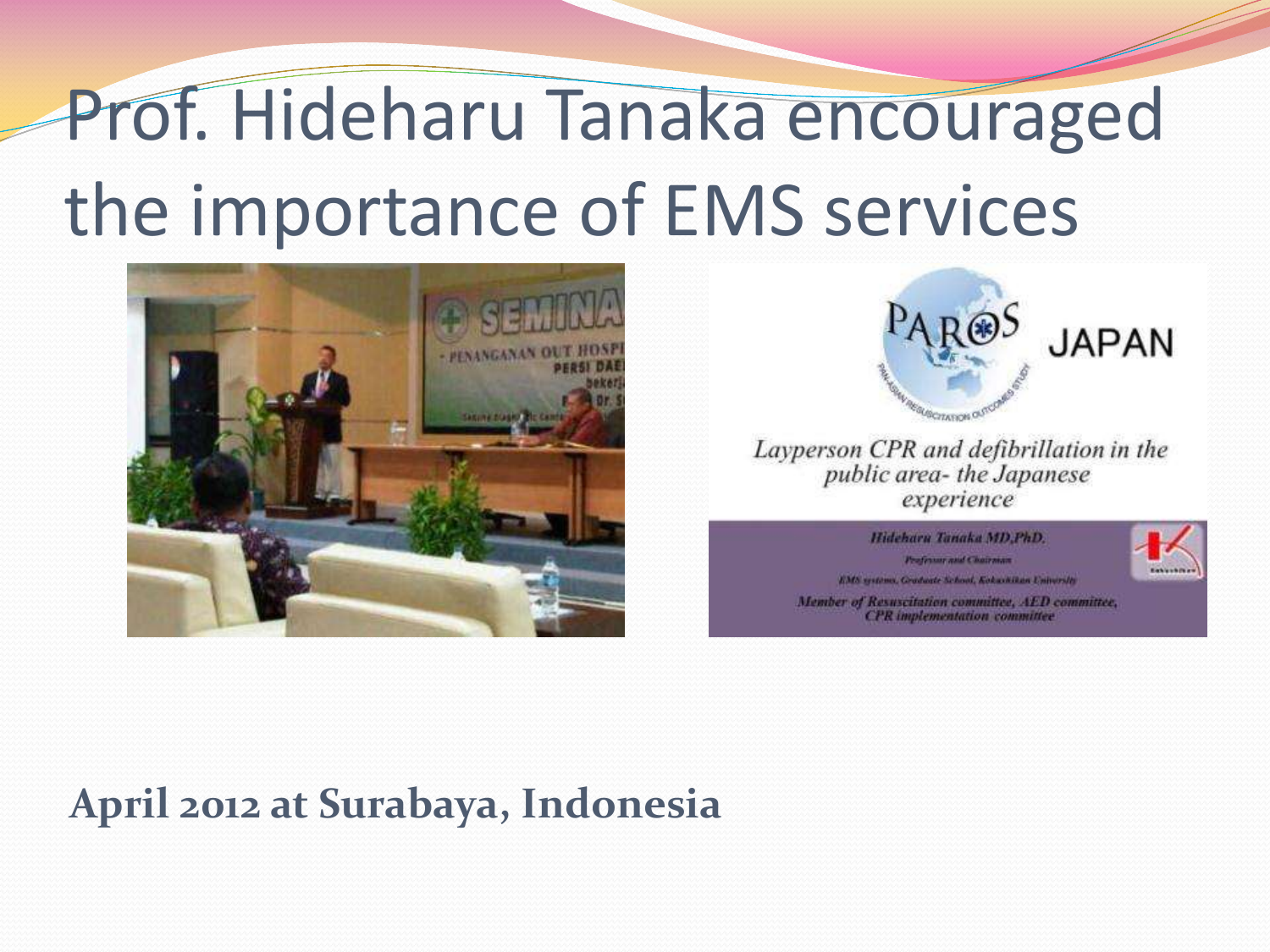## 'Chest Compression for Life' Project for non-medical students and university staffs





(A special thank to Prof. Hideharu Tanaka)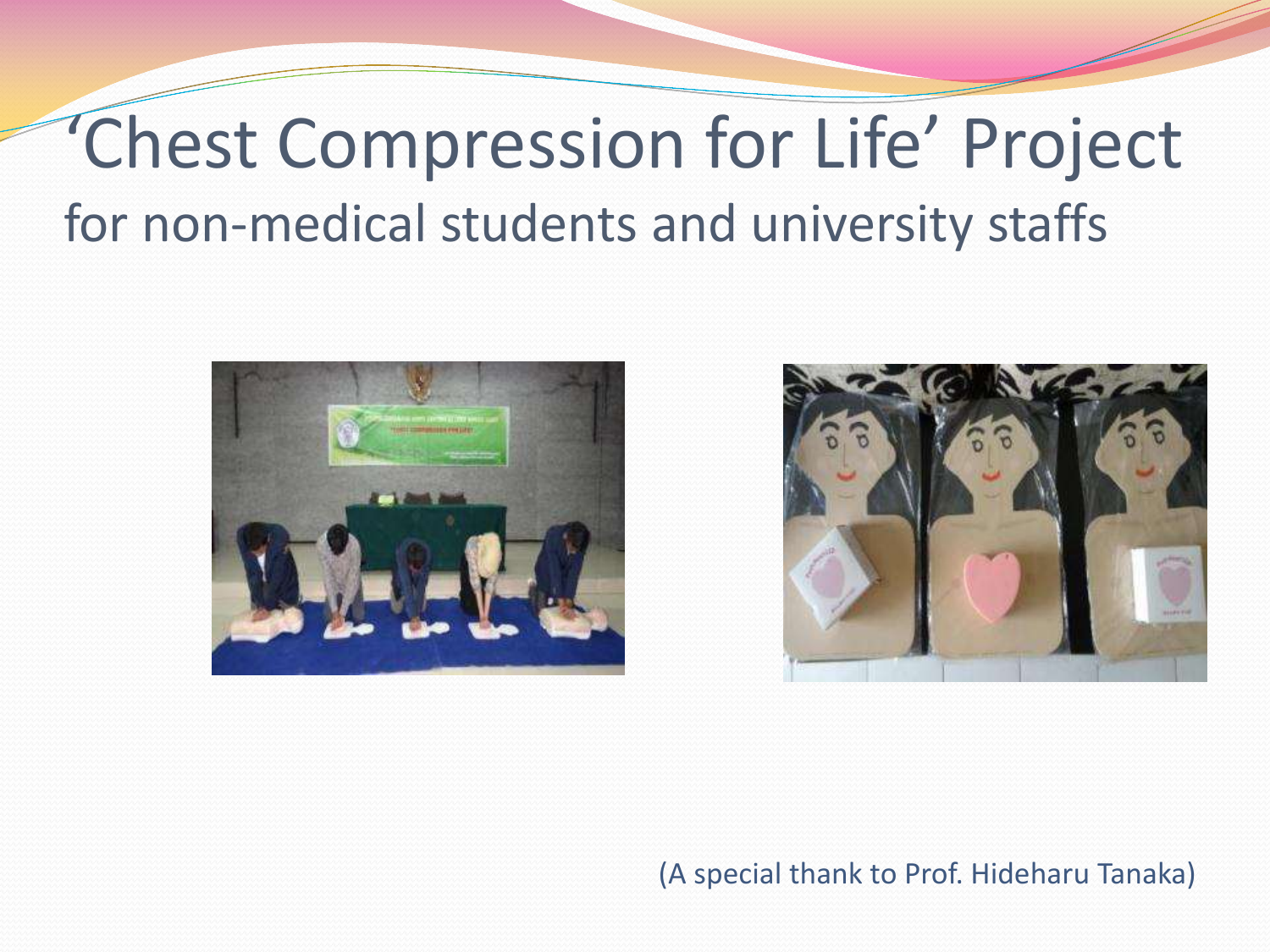### On-goingResearches:

- 1. Medical Transports and Its Influencing Factor for Refereed patients to Saiful Anwar Hospital (Meilya Silvalila, Ali Haedar, Respati Suryanto Dradjat, Sri Andarini)
- 2. Awareness of Cardiopulmonary Resuscitation among University Students; an Initiative Project in Universitas Brawijaya Indonesia (Tony Suharsono, Suryanto, Ali Haedar, Retty Ratnawati)
- 3. Chest Compression Only Vs. CPR Among Lay Persons; Mannequin Study (Erik Hadimuljono, Tony Suharsono, Ali Haedar, Nanik Setijowati)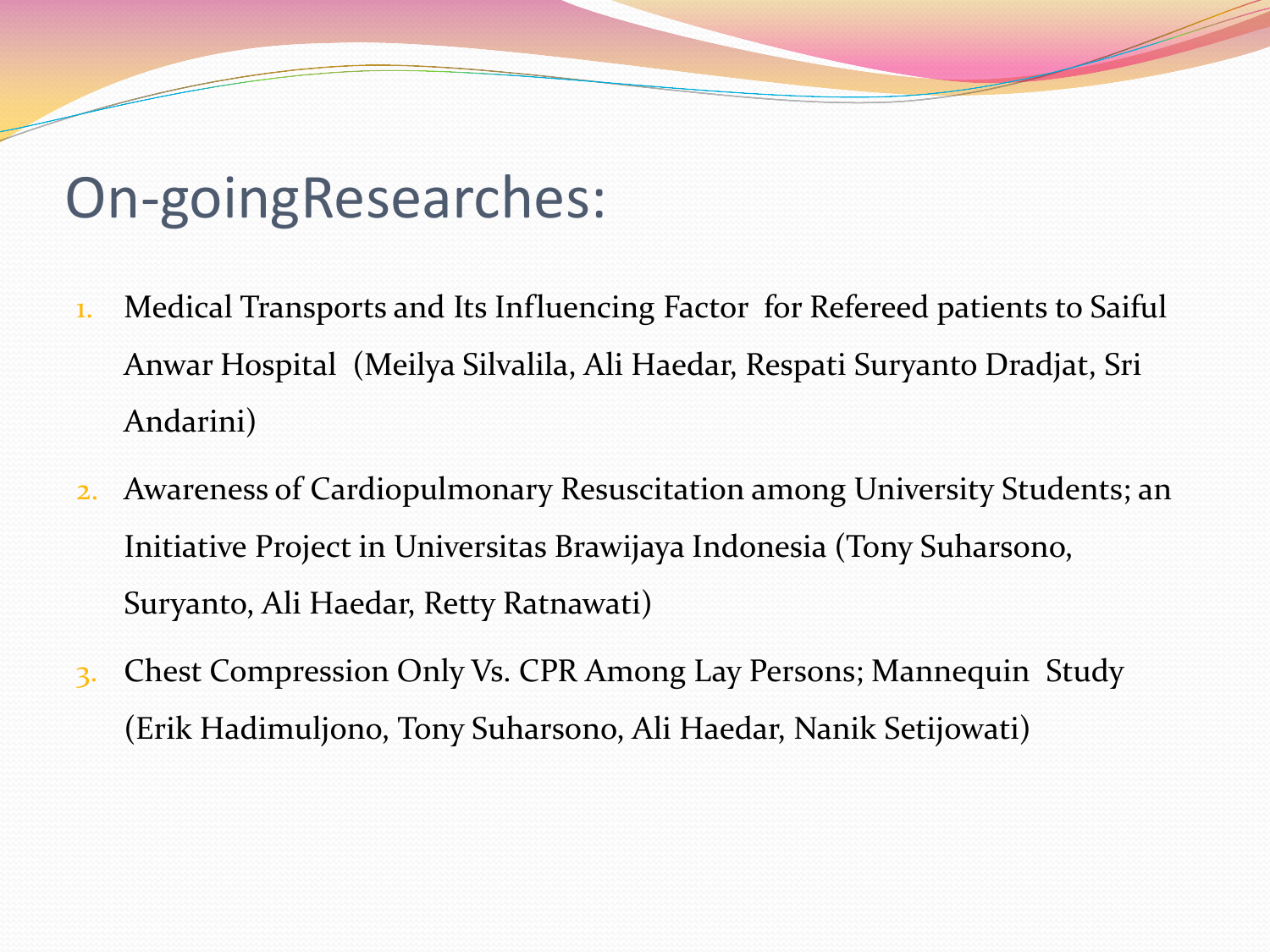### Abstract

### Awareness of Cardiopulmonary Resuscitation among University Students; an Initiative Project in Universitas Brawijaya Indonesia

Tony Suharsono\*, Survanto\*, All Haedar\*\*, Retty Ratnawati\*

\*Department of Emergency Nursing, Universitas Brawljaya, Malang, Indonesia. \*\* Department of Emergency Medicine, Universitas Brawijaya, Malang, Indonesia

Introduction: Cardiopulmonary resuscitation (CPR) is exclusively conducted for medical personnel. CPR course is thought for 4<sup>th</sup> year in health-related faculty students. Faculty of Medicine Universitas Brawijaya has initiated a project to commence CPR course for all non-health-related students in the university. Objectives: This is a preliminary study to examine the awareness of CPR among university students. Methodology: A cross sectional study was conducted by assessing responses to 10 selected basic questions regarding cardiopulmonary resuscitation prior to their attendance to the 1" batch CPR course. 51 students were included in the study. The main outcome measure is the level of knowledge of CPR was assessed via the number of correct response to questions regarding CPR. Result: We analyzed on 51 responders after excluding the 1 incomplete response form. The result were analized using an answerkey prepared with the use of the basic life support manual. Out of 52 responders 19 were medical students, 33 were non medical students. Only 3 responders (5,8%) had completed knowledge of CPR. Only 8 out of 52 (15,4%) had secured 90 mark, 9 out of 52 (17,3%) had secured 80 mark, and 32 out of 52 (61,5 %) had secured less than 80 mark. A Majority of them, that is, 11 (21,2 %) had secured 70 mark. Conclusion: CPR has never been introduced for non-health related students. We revealed that awareness of cardiopulmonary resuscitation among student at Universitas Brawijaya is very poor. Despite of sufficient number of CPR instructors, it is unfortunate that we are still lacking of mannequins. Cheap and handy mannequins for the course would be very beneficial to carry on the project. Based on this preliminary study result, Universitas Brawijaya will continue this particular project to teach CPR for all students and staff.

Keywords: CPR, lay-person CPR, CPR mannequins, CPR knowledge